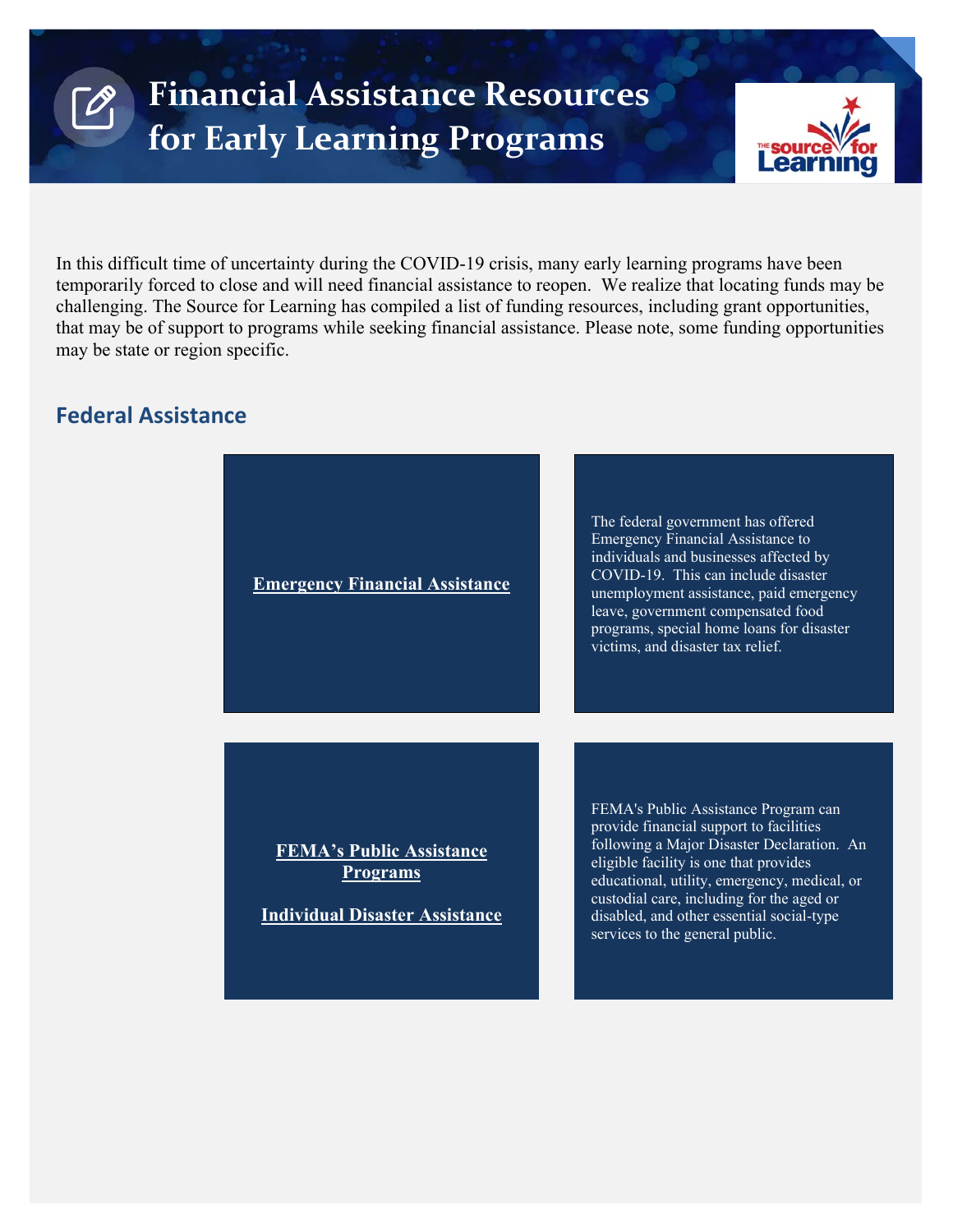



# **Private Assistance**

#### **[The Caplan Foundation for Early](https://earlychildhoodfoundation.org/)  Childhood**

**[Candid.org](https://candid.org/explore-issues/coronavirus?_ga=2.237857539.2028546819.1585787395-1829415575.1585787395)** 

The Caplan Foundation for Early Childhood Education has grant opportunities for projects aimed at improving the lives of children on a national level. It provides grants in the areas of childcare welfare, early childhood education and play and parent education. The Foundation funds applications that have measurable outcomes, consists of methods of documenting and assessing results, gives financial accounts of the funds allocated, and contains detailed budget information.

For a combined 88 years, Foundation Center and GuideStar have provided support to individuals and small businesses. In response to the COVID-19 pandemic, they have collaborated to form Candid.org with the purpose of providing information about funding opportunities available to support individuals and businesses during this uncertain time. This includes the names of funders, the types of grants distributed, and the current recipients of the grants.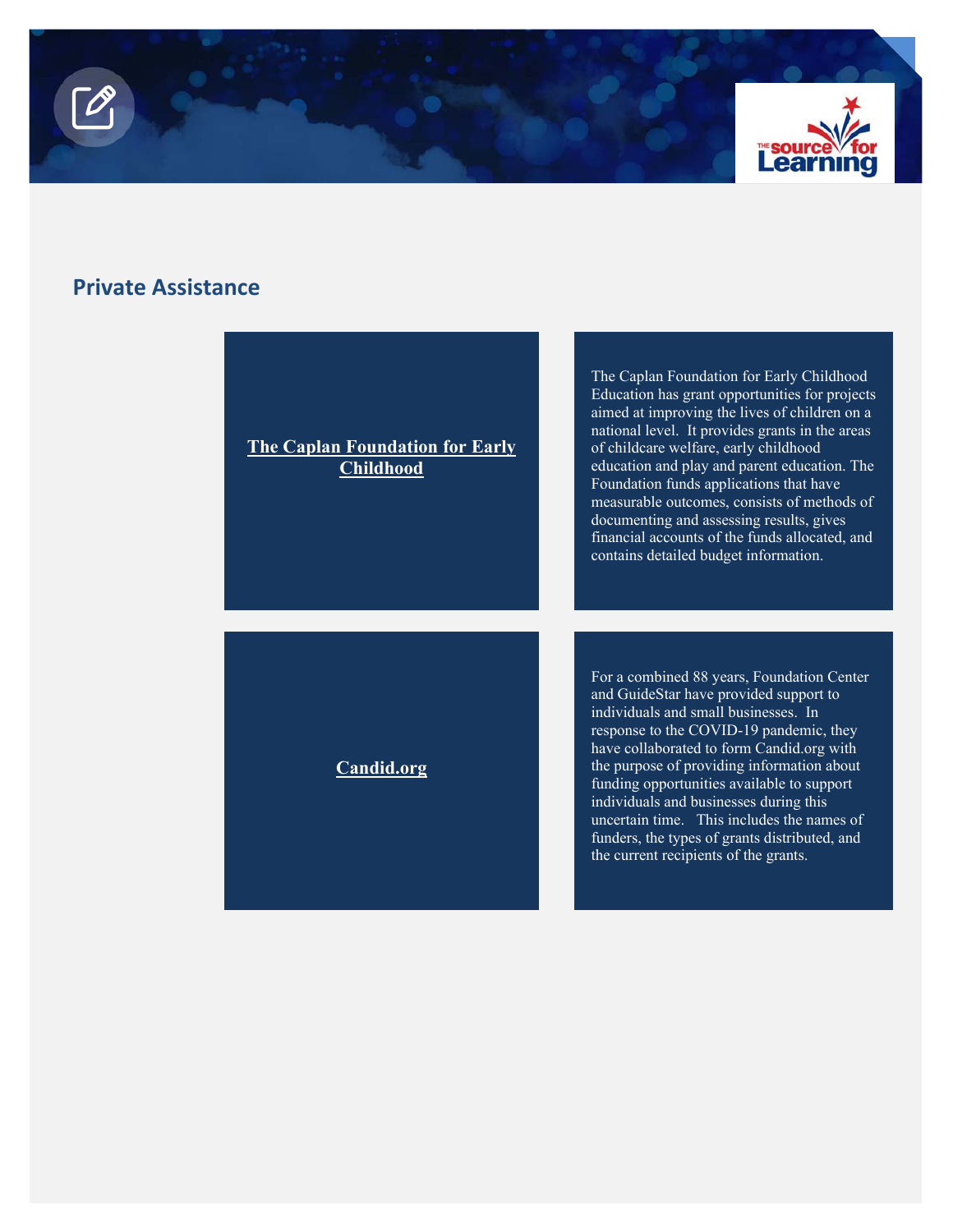

# **State Assistance Initiatives**

**[Community Foundation – Public](https://www.commfoundations.com/blog/2020/3/11/community-foundations-nationwide-launch-efforts-to-help-communities-affected-by-the-coronavirus)  Awareness Initiative** 

The Community Foundation-Public Awareness Initiative was created to provide relief funds to support local nonnprofits during the COVID -19 pandemic. More than 200 U.S. community foundations in 49 states and the District of Columbia, have participated in this effort by partnering with local governments and health organizations to help support them during this time.

# **Additional Resources**

**Federal Resources for [Early Childhood Education](https://www.uschamberfoundation.org/event/federal-resources-early-childhood-education)**  With states implementing stay-at-home orders, childcare is a central concern for many working parents, especially in essential industries, and the U.S. Chamber of Commerce Foundation is committed to helping the childcare industry weather this storm. This webinar, hosted by the Chamber Foundation, is intended to provide more information for childcare businesses struggling to stay afloat. During the webinar, the moderator and guest speakers will discuss COVID-19's impact on the childcare industry, the federal legislative response, resources available to small businesses, recommendations on how childcare providers can leverage loan programs, and more.